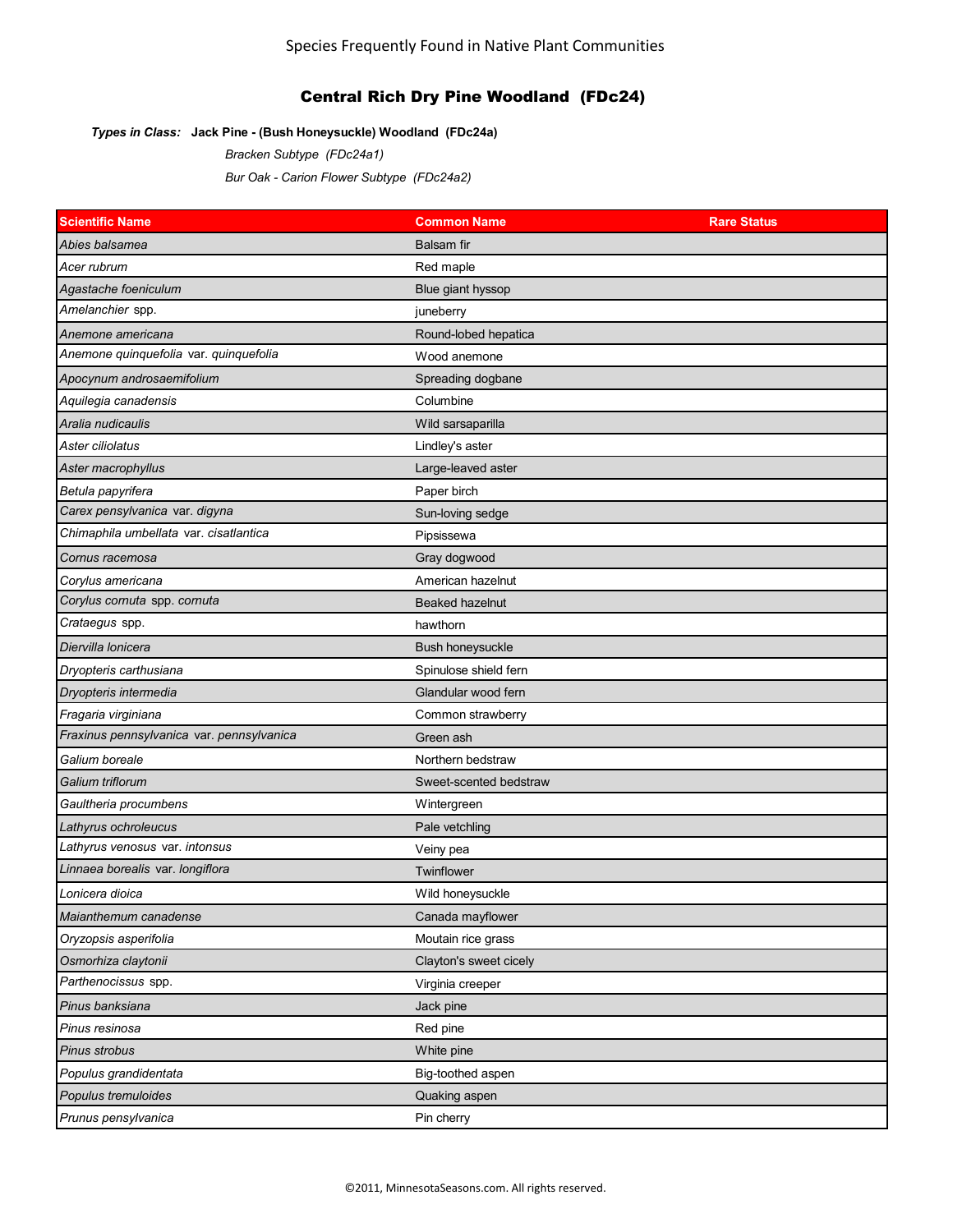# Central Rich Dry Pine Woodland (FDc24)

| Prunus serotina                      | <b>Black cherry</b>      |
|--------------------------------------|--------------------------|
| Prunus virginiana                    | Chokecherry              |
| Pteridium aquilinum var. latiusculum | <b>Bracken</b>           |
| Pyrola rotundifolia var. americana   | Round-leaved pyrola      |
| Pyrola secunda                       | One-sided pyrola         |
| Quercus macrocarpa                   | Bur oak                  |
| Quercus rubra                        | Northern red oak         |
| Rosa acicularis                      | Prickly rose             |
| Rosa blanda                          | Smooth wild rose         |
| Rubus allegheniensis                 | Allegheny blackberry     |
| Rubus idaeus var. strigosus          | Red raspberry            |
| Rubus pubescens                      | Dwarf raspberry          |
| Salix humilis                        | Prairie willow           |
| Sanicula marilandica                 | Maryland black snakeroot |
| Schizachne purpurascens              | False melic grass        |
| Smilax herbacea                      | Smooth carrion flower    |
| Symphoricarpos albus                 | Snowberry                |
| Symphoricarpos occidentalis          | Wolfberry                |
| Thalictrum dioicum                   | Early meadow-rue         |
| Toxicodendron rydbergii              | Western poison ivy       |
| Trientalis borealis                  | Starflower               |
| Uvularia sessilifolia                | Pale bellwort            |
| Vaccinium angustifolium              | Lowbush blueberry        |
| Viburnum rafinesquianum              | Downy arrowwood          |
| Vicia americana                      | American vetch           |

Source: Minnesota Department of Natural Resources (2005). Field Guide to the Native Plant Communities of Minnesota: The Eastern Broadleaf Forest Province. Ecological Land Classification Program, Minnesota County Biological Survey, and Natural Heritage and Nongame Research Program. MNDNR St. Paul, MN.

## *Bracken Subtype (FDc24a1)*

| <b>Scientific Name</b>                 | <b>Common Name</b> | <b>Rare Status</b> |
|----------------------------------------|--------------------|--------------------|
| Acer rubrum                            | Red maple          |                    |
| Betula papyrifera                      | Paper birch        |                    |
| Chimaphila umbellata var. cisatlantica | Pipsissewa         |                    |
| Corylus cornuta spp. cornuta           | Beaked hazelnut    |                    |
| Gaultheria procumbens                  | Wintergreen        |                    |
| Linnaea borealis var. longiflora       | Twinflower         |                    |
| Pinus banksiana                        | Jack pine          |                    |
| Pinus resinosa                         | Red pine           |                    |
| Populus tremuloides                    | Quaking aspen      |                    |
| Pteridium aquilinum var. latiusculum   | <b>Bracken</b>     |                    |
| Vaccinium angustifolium                | Lowbush blueberry  |                    |

Source: Minnesota Department of Natural Resources (2005). Field Guide to the Native Plant Communities of Minnesota: The Eastern Broadleaf Forest Province. Ecological Land Classification Program, Minnesota County Biological Survey, and Natural Heritage and Nongame Research Program. MNDNR St. Paul, MN.